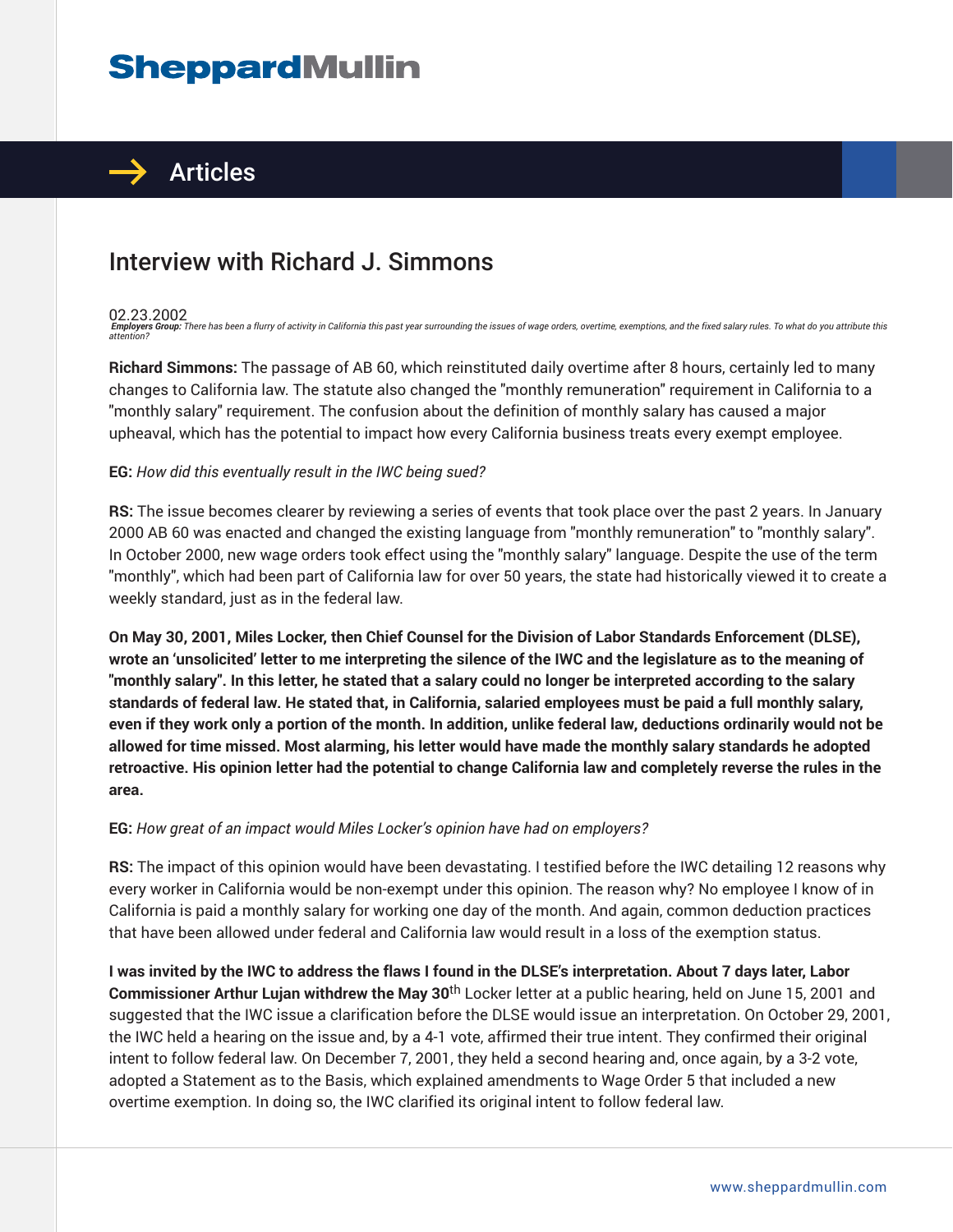**Following that action, this past January, the IWC was served with a lawsuit brought by several unions, including the California Labor Federation (AFL-CIO).** 

#### **EG:** *There are quite a few contradictions in Miles Locker's opinion letter. Can you speak to these?*

**RS:** Well, first of all, the standard is not like federal law. Under federal law, exempt employees ordinarily must satisfy a salary test that is measured on a weekly basis. Under the Locker letter, employers would be required to pay a fixed monthly salary. There are other problems. The Locker letter places enormous restrictions on the use of vacation and other paid leave benefits to meet the salary test. These restrictions create severe problems for employees who want flexibility (e.g., to work a modified schedule due to medical needs) and for employers faced with issues of sick leave, holiday time, vacation pay, shutdowns and trying to have a business succeed. Many employers reserve the right to force use of vacations during temporary shutdowns. However, under the Locker letter, this would be impermissible. In addition, under federal law, you are not required to pay someone if they take military or jury duty beyond one week. Similarly, an employee need not be paid for reduced leave or medical leave. However, under the Locker opinion, an employer would be forced to pay the full monthly salary if any part of the month was worked. You almost have to ask yourself who could afford to run a business in California under these terms.

#### **EG:** *Are you working with any precedents on this case*?

**RS:** We believe that the IWC did nothing wrong and, in fact, provided more than enough information and clarification on this issue. It is part of the IWC's job to provide clarification so that courts, employees, and employers will understand the IWC's intent. There have been three distinct instances when the Supreme Court and other appellate courts have sided with arguments I am making on behalf of the IWC. In 1979, the Supreme Court ruled on the 1976 Wage Orders (Hotel-Motel Association case) and found that not enough information was provided in the Statement of Basis. In 1998, California repealed daily overtime in five Wage Orders. The same union sued the IWC to challenge those amendments and lost.

#### **EG:** *How big is this case for employers, and for California?*

**RS:** The impact is enormous and would be staggering for employers and the State of California if the IWC lost. Frankly, winning this case will not eliminate all of the exemption problems that employers face. Employers still have to satisfy a stricter exempt duties test than the federal law imposes. However, losing this case would shake the lid off of class-action suits. No one will be safe. Things will spiral completely out of control and rock an already fragile state economy.

#### **EG:** *Richard, representing the IWC is quite a coup. Did you solicit this case?*

**RS:** I did not ask for this case, I was called by the state to defend the IWC. I obviously have a passion for Wage Hour issues and have dedicated thousands of hours to this area of the law. This is an opportunity to eliminate the sea of confusion in which employers remain trapped as a result of the Miles Locker opinion letter.

#### **EG:** *How exciting is this for you?*

**RS:** This is a very interesting case. It is intellectually challenging, it is a solid case, and the stakes are quite high. This issue may end up in the Supreme Court.